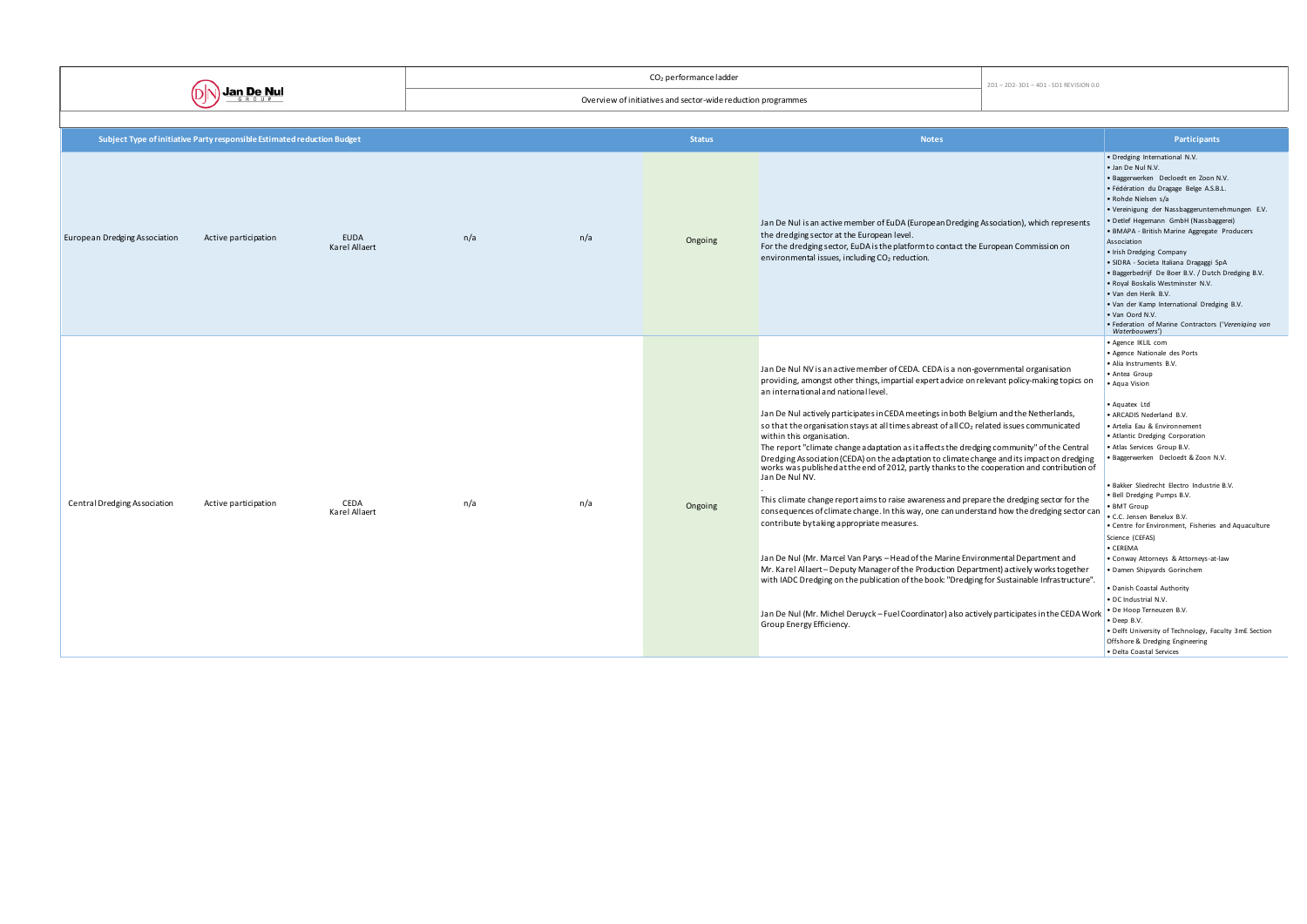| Subject                                                                | <b>Type of initiative</b> | Party responsible                            | <b>Estimated</b><br>reduction | <b>Budget</b>         | <b>Status</b> | <b>Notes</b>                                                                                                                                                                                                                                                                                                                                                                                                                                                                                                                                                                                                                                                                                                                                                                                                                                                                                                                                                                                                                                                         | Participants                                                                                                                                                                                                                                                                                                                                                                                                                                                                               |
|------------------------------------------------------------------------|---------------------------|----------------------------------------------|-------------------------------|-----------------------|---------------|----------------------------------------------------------------------------------------------------------------------------------------------------------------------------------------------------------------------------------------------------------------------------------------------------------------------------------------------------------------------------------------------------------------------------------------------------------------------------------------------------------------------------------------------------------------------------------------------------------------------------------------------------------------------------------------------------------------------------------------------------------------------------------------------------------------------------------------------------------------------------------------------------------------------------------------------------------------------------------------------------------------------------------------------------------------------|--------------------------------------------------------------------------------------------------------------------------------------------------------------------------------------------------------------------------------------------------------------------------------------------------------------------------------------------------------------------------------------------------------------------------------------------------------------------------------------------|
| Green Board                                                            | Active<br>participation   | VBA - ADEB<br>Karel Allaert                  | Not applicable                | Not<br>applica<br>ble | Ongoing       | Jan De Nul NV is an active member of the Green Board within VBA.<br>The VBA is the Association of Belgian Major Construction Contractors and groups the 60 largest<br>contractors within the Federation of Constructors ('Confederatie Bouw').<br>VBA's mission is as follows:<br>• having as many members as possible that endorse the mission and objectives of<br>the Association;<br>• knowing, analysing, defending and communicating the interests and needs of<br>large construction companies;<br>• acting as an efficient and reliable link between businesses, public authorities and other<br>stakeholders;<br>• developing a network of relationships with relevant Belgian decision-makers<br>that are competent for its sector;<br>• ensuring appropriate social appreciation for major construction companies, as they<br>contribute to prosperity and well-being in Belgium.<br>• Within the Greenboard, a $CO2$ Work Group has been set up with the aim of taking stock of<br>and reducing CO <sub>2</sub> emissions on Belgian construction sites. | $\bullet$ CFE<br>• Herbosch-Kiere<br>• Jacques Delens<br>• Visser & Smit Hanab<br>• Kumpen<br>· Galère<br>• CEI - De Meyer<br>• Besix<br>• Socogetra<br>• Betonac<br>• Cordeel<br>· Stabag Belgium<br>• CIT Blaton<br>· Louis Duchêne<br>• Vanhout<br>• Wegebo<br>• Thomas&Piron<br>• Verhelst Aannemingen<br>• Franki Construct<br>• Heijmans Infra<br>• Wykcaert Robert<br>• Interbuild<br>• Algmene Bouw Maes<br>• Louis De Waele<br>• Dredging International<br>• Antwerpse Bouwwerken |
| Permanent International<br>Commission for Navigation<br>Congresses     | Active<br>participation   | <b>PIANCS</b><br>Karel Allaert               | Not applicable                | Not<br>applica<br>ble | Ongoing       | Jan De Nul is an active member of PIANC (Permanent International Commission for Navigation   • More than 450 corporate members (consultants,<br>Congresses). This is an international organisation in the field of shipping, ports and waterways.<br>PIANC is engaged in the design, construction and maintenance of ports and waterways<br>(including banks and coasts) as well as in dredging and environmental issues, for both sea and<br>inland navigation and recreational shipping.<br>PIANC forms a network of technical experts across the world.<br>The importance of sustainable development is paramount when formulating technical<br>solutions.<br>Jan De Nul actively participates in various work groups within PIANC, including, for example,<br>WG188 (Carbon Management for Port and Navigation Infrastructures) and WG178 (Adaptation<br>to climate change for water-borne transport infrastructure)                                                                                                                                             | contractors, production companies, port authorities)<br>and more than 2000 private individuals are member of<br>PIANC.<br>In addition, 9 platinum partners offer very strong support:<br>· Jan De Nul<br>$\bullet$ DEME<br>• Port of Rotterdam<br>. Van Oord Dredging & Marine Contractors<br>• Trelleborg<br>· ShibataFenderTeam<br>· Royal Boskalis Westminster<br>$\bullet$ HIRA<br>· Penta-Ocean Construction                                                                          |
| Vlaamse Waterbouwers<br>(Association of Flemish<br>Marine Contractors) | Active<br>participation   | Vlaamse Waterbouwers<br>VZW Karel<br>Allaert | Not applicable                | Not<br>applica<br>ble | Ongoing       | Jan De Nul is an active member of Vlaamse Waterbouwers, which unites the main hydraulic<br>engineering contractors in Flanders and Brussels.<br>To the outside world, the association represents and defends the interests of its members on a<br>technical, scientific and commercial level. It also raises awareness about the challenges that the<br>sector faces and could jeopardise the continuity of businesses.<br>To this end, the association regularly consults with the main clients and competent minister(s).<br>In addition, the association organises events to promote hydraulic engineering projects and<br>maintains contacts with the press.<br>Jan de Nul is taking an active pioneering role in encouraging the other companies in the sector<br>to implement promising energy or $CO2$ reducing measures (5D).                                                                                                                                                                                                                                |                                                                                                                                                                                                                                                                                                                                                                                                                                                                                            |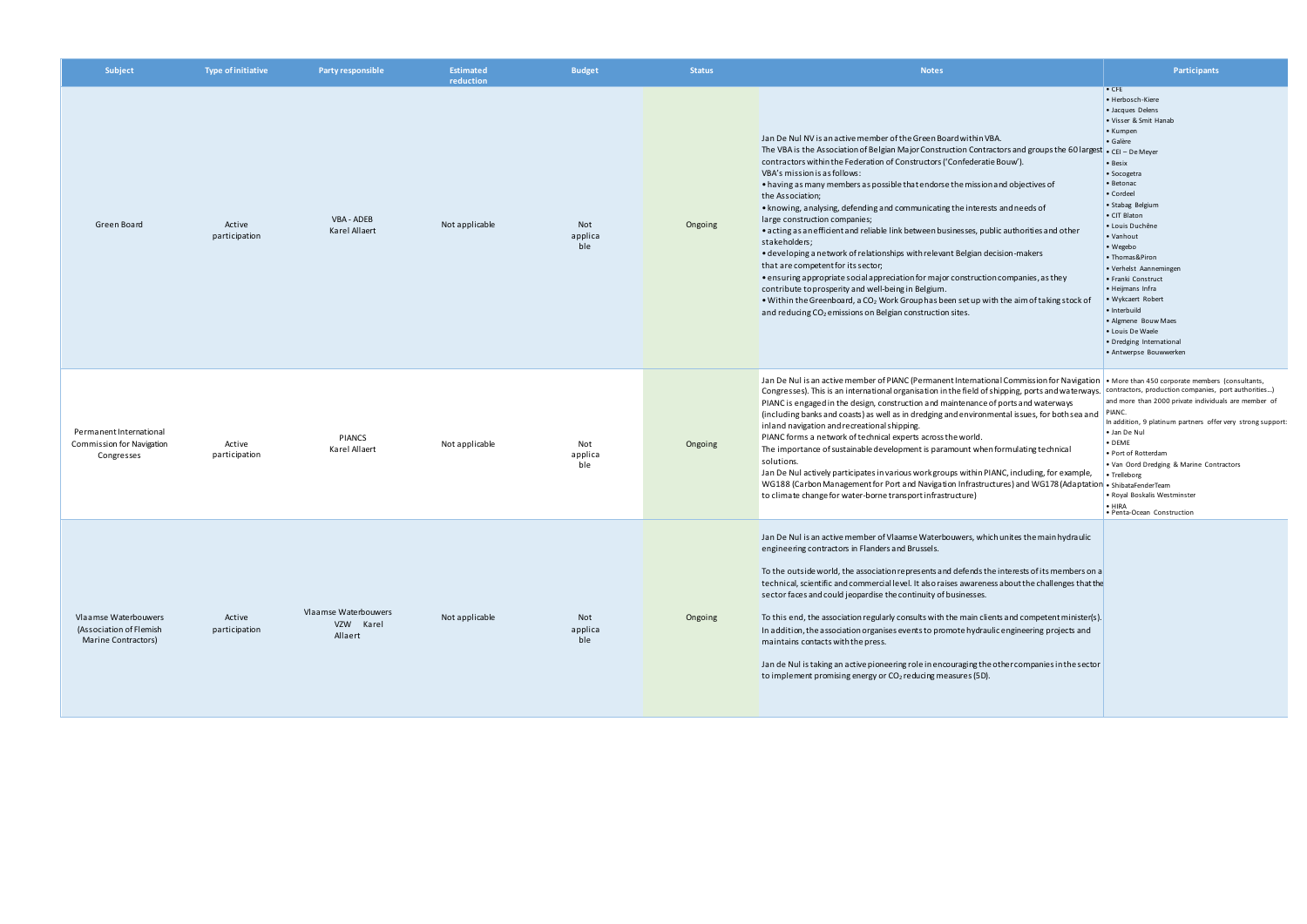| Subject                 | <b>Type of initiative</b> | <b>Responsible person</b>                                                                                                                                                                                                                                                                                                               | <b>Estimated</b><br>reduction | <b>Budget</b>         | <b>Status</b> | <b>Notes</b>                                                                                                                                                                                                                                                                                                                                                                                                                                                                                                                                                                                                                                                                                                                                                                                                                                                                                                                                                                                                                                                                                                                                                                                                                                                                                                                                                                                                                                                                                                                                                                                           | <b>Participants</b>                                                                                                                                                                                                                                        |
|-------------------------|---------------------------|-----------------------------------------------------------------------------------------------------------------------------------------------------------------------------------------------------------------------------------------------------------------------------------------------------------------------------------------|-------------------------------|-----------------------|---------------|--------------------------------------------------------------------------------------------------------------------------------------------------------------------------------------------------------------------------------------------------------------------------------------------------------------------------------------------------------------------------------------------------------------------------------------------------------------------------------------------------------------------------------------------------------------------------------------------------------------------------------------------------------------------------------------------------------------------------------------------------------------------------------------------------------------------------------------------------------------------------------------------------------------------------------------------------------------------------------------------------------------------------------------------------------------------------------------------------------------------------------------------------------------------------------------------------------------------------------------------------------------------------------------------------------------------------------------------------------------------------------------------------------------------------------------------------------------------------------------------------------------------------------------------------------------------------------------------------------|------------------------------------------------------------------------------------------------------------------------------------------------------------------------------------------------------------------------------------------------------------|
| <b>Blauwe Cluster</b>   | Active participation      | At the end of 2017, Colruyt,<br>DEME, Econopolis, INVE, Jan<br>De Nul, Sioen Industries<br>Tractebel Engineering,<br>Vanbreda Risk & Benefits,<br>Vyncke and ZERI founded the<br>non-profit association 'Blauwe<br>Cluster'as a partnership<br>focussing on developing and<br>promoting economic activities<br>at sea.<br>Karel Allaert | Not applicable                | Not<br>applica<br>ble | Ongoing       | Blauwe Cluster is an independent and neutral partner that supports Flemish companies in setting up partnerships<br>with other companies, knowledge centres and government agencies in view of developing and promoting economic<br>activities at sea.<br>They facilitate innovation processes throughout the entire chain, from idea generation to (international) marketing.<br>Blauwe Cluster is active in 8 domains:<br>1. Coastal protection and use of mineral resources<br>2. Renewable energy and freshwater production<br>3. Marine links<br>4. Sustainable marine food and marine biotechnology<br>5. Blue tourism<br>6. Ocean pollution and waste solutions<br>7. Ecosystem approach<br>8. Smart sea concepts<br>Jan de Nul is currently making a concrete contribution to the following projects:<br>• MFiland: The aim of this project is to assess the technical & economic feasibility of a multi-use island. Different<br>functions (including energy production and storage; aquaculture; desalination; eco-tourism) that may offer<br>potential services and added value as well as synergies between the different functions and services will be<br>studied.<br>. Coastbusters: Coastal protection measures are increasingly necessary because coastal areas are subject to dimate<br>change (rising sea level, intensification of storms, increasing beach erosion, etc.) and increasing human pressure<br>(demographic evolution, loss of habitats, economic expansion, etc.). This combination threatens the ecosystem and<br>significantly reduces the resilience of the coast. | Direct partners of JDN: ILVO, DEME, Jan De Nul, SIOEN<br>Industries, Econopolis Strategy and eCoast                                                                                                                                                        |
| Building with nature    | Passive<br>participation  | • Boskalis<br>• Van Oord<br>Karel Allaert                                                                                                                                                                                                                                                                                               | Not applicable                | Not<br>applica<br>ble | Ongoing       | Jan De Nul participates passively in the initiative 'Building with nature' in the field of hydraulic $\bullet$ Witteveen + Bos<br>engineering: a new way of designing that makes use of nature, through sustainable solutions<br>that at the same time create opportunities for the economy, nature, society and therefore the<br>climate.<br>We are kept informed of the latest developments in 2 ways:<br>1. Through Ecoshape by actively attending seminars (the most recent one took place on<br>08.03.2018 in Schoorl: Adapting to climate change in the North Sea Region - via<br>PDCD/MARED department)<br>2. Through the Federation of Marine Contractors, of which we are an<br>active member through DCR<br>https://www.waterbouwers.nl/dossiers/79-building-with-nature                                                                                                                                                                                                                                                                                                                                                                                                                                                                                                                                                                                                                                                                                                                                                                                                                     | • Deltares<br>• University of Wageningen<br>• Arcadis<br>• Royal Haskoning<br>• HKV lijn in water<br>• Wetlands international<br>$\cdot$ IHC<br>• Federation of Marine Contractors<br>• Dutch Waterways and Public Works Agency<br>(Rijkswaterstaat – RWS) |
| Green Deal Duurzaam GWW | Passive<br>participation  | Dutch Waterways<br>and Public Works<br>Agency<br>Provinces<br>Municipalities<br>Water Boards<br>Contractors GWW<br>Engineering offices<br>Sector organisations<br>(including<br>Federation of Marine<br>Contractors)<br>Karel Allaert                                                                                                   | Not applicable                | Not<br>applica<br>ble | Ongoing       | Jan De Nul participates passively in the initiative 'Green Deal Duurzaam GWW', with which we<br>want to give an extra impulse to making the sector more sustainable.<br>We do this in 2 ways through the Federation of Marine Contractors:<br>1. Through the sustainability work group (check limited active participation)<br>2. Through the Core Group 'Market of Marine Contractors' (check limited active participation)                                                                                                                                                                                                                                                                                                                                                                                                                                                                                                                                                                                                                                                                                                                                                                                                                                                                                                                                                                                                                                                                                                                                                                           | In all, over 60 parties from the sector.                                                                                                                                                                                                                   |
| The Shift               | Passive<br>participation  | The Shift is the national<br>contact point of the World<br><b>Business Council for</b><br>Sustainable Development<br>(WBCSD) and UN Global<br>Compact (UNGC).<br>Karel Allaert                                                                                                                                                          | Not applicable                | Not<br>applica<br>ble | Ongoing       | In 2019, Jan De Nul joined The Shift, the Belgian reference network for sustainability issues.<br>The Shift brings together more than 410 companies, NGOs and other organisations to<br>stimulate partnerships.<br>With this membership, Jan De Nul proves its commitment to the transition to a better, more<br>sustainable society and economy. We take part in the networking and information sessions on<br>topics and SDGs that are important in terms of our current strategy, including SDG 13 'Climate<br>action'. By doing so, we enrich our knowledge and gather inspiration to take steps around<br>sustainability.<br>In the future, we aim to use this membership to realise partnerships around new, innovative<br>topics for which knowledge sharing is important.                                                                                                                                                                                                                                                                                                                                                                                                                                                                                                                                                                                                                                                                                                                                                                                                                      | In all > 410 organisations are involved<br>(https://theshift.be/nl/our- members)                                                                                                                                                                           |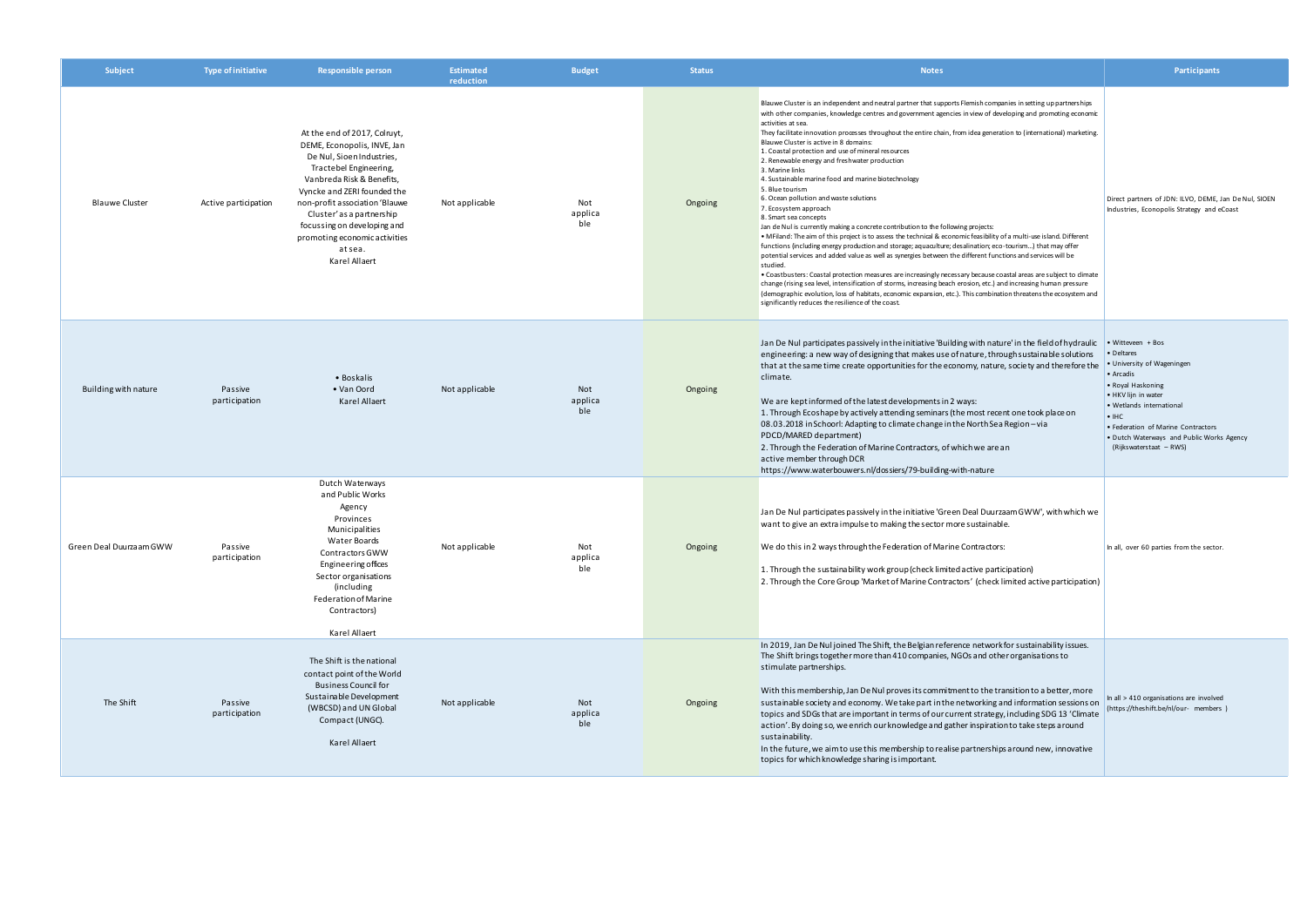| Subject                                                                                | <b>Type of initiative</b>    | <b>Responsible person</b>                                                        | <b>Estimated reduction</b> | <b>Budget</b>         | <b>Status</b>        | <b>Notes</b>                                                                                                                                                                                                                                                                                                                                                                                                                                                                                                                                                                                                                                                                                                                                                                                                                                                                                                                                                                                                                                                                                                                                                                                                                                                                                                      | Participants                                                                                                                                                                                                                                              |
|----------------------------------------------------------------------------------------|------------------------------|----------------------------------------------------------------------------------|----------------------------|-----------------------|----------------------|-------------------------------------------------------------------------------------------------------------------------------------------------------------------------------------------------------------------------------------------------------------------------------------------------------------------------------------------------------------------------------------------------------------------------------------------------------------------------------------------------------------------------------------------------------------------------------------------------------------------------------------------------------------------------------------------------------------------------------------------------------------------------------------------------------------------------------------------------------------------------------------------------------------------------------------------------------------------------------------------------------------------------------------------------------------------------------------------------------------------------------------------------------------------------------------------------------------------------------------------------------------------------------------------------------------------|-----------------------------------------------------------------------------------------------------------------------------------------------------------------------------------------------------------------------------------------------------------|
| Climate-neutral Ostend                                                                 | Passive<br>participation     | Energiehuis Oostende<br>(Ostend energy<br>agency)<br>Glassroots<br>Karel Allaert | 85% by 2050                | Not<br>applica<br>ble | Ongoing              | The objective of the City of Ostend is to realise a $CO2$ reduction of 85% by 2050. This 85%<br>reduction:<br>- is either supplemented with $CO2$ compensation (e.g. planting extra trees)<br>- or with an additional 15% reduction through new technologies to achieve climate<br>neutrality<br>As a starting point, the city of Ostend takes the CO <sub>2</sub> zero measurement of VITO from 2011.<br>In the preparatory process (including the round-table discussion), the focus is on creating<br>maximum support among all stakeholders. The aim is to have a plan that is widely supported<br>from the onset and in which all stakeholders (inhabitants, the city and its services, the<br>industry, the tertiary sector, private and public transport) assume a commitment.<br>In order to supervise this process, Energiehuis Oostende appointed an external partner<br>(Glassroots). Through bilateral discussions and workshops, they brought the various<br>stakeholders around the table to gauge their ambitions and expectations and take stock of<br>already existing or planned initiatives. The result of these dialogues will be translated into a<br>'climate charter', in which the various stakeholders actively commit themselves to the<br>trajectory towards a climate-neutral Ostend. | Jan De Nul Group (Sofie Vriens / Jef Van<br>Valckenborgh)<br>Social housing company<br>KV Oostende<br>Skeyes (air traffic control)<br>Daikin<br>SNCB<br>De Lijn                                                                                           |
| Master's theses of<br>Industrial Sciences Faculty -<br>Civil Engineering<br>department | Passive<br>participation     | <b>KU Leuven</b><br><b>Alain Pieters</b>                                         | Not<br>applicable          | Not<br>applicable     | Yet to be<br>started | Jan De Nul participates passively in the Master's theses of the Civil Engineering department of<br>the Industrial Sciences Faculty of KU Leuven. These Master's theses relate to the concrete<br>chain and enable Jan De Nul to stay abreast of the latest developments.<br>1. Effect of the quality of recycled aggregates on the durability of concrete<br>2. How do recycled aggregates influence the variability of the compressive strength of<br>concrete?<br>3. Optimisation of sand filtration for removing suspended solids from process water<br>4. Soil mix elements with a supporting function: items requiring attention in terms of design<br>methodology<br>5. Methods for determining water adsorption of fine recycled granulates<br>6. Research into the use of recycled granulates originating from a soil<br>treatment plant in sand cement and lean concrete.                                                                                                                                                                                                                                                                                                                                                                                                                                | Alain Pieters                                                                                                                                                                                                                                             |
| Sustainability work group of<br>the Federation of Marine<br>Contractors                | Limited active participation | Federation of Marine<br>Contractors<br>Karel Allaert                             | Not<br>applicable          | Not<br>applicable     | Ongoing              | Jan De Nul NV is a limited active member of the Sustainability Work Group via DCR,<br>which enables us to obtain the necessary information regarding CO <sub>2</sub> reduction initiatives.<br>(https://www.waterbouwers.nl/paginas/90-werkgroep-duurzaamheid)<br>The Sustainability Work Group offers support to hydraulic engineering clients and legislators<br>in the field of sustainability developments.<br>Important topics that the work group is studying include the development of<br>DuboCalc, the CO <sub>2</sub> performance ladder and the application of BPKV.                                                                                                                                                                                                                                                                                                                                                                                                                                                                                                                                                                                                                                                                                                                                   | · Boskalis<br>• Bunnik<br>Verboon Maasland<br>• De Klerk Waterbouw<br>· De Vries & van de Wiel<br>• Hakkers<br>· Heuvelman Ibis<br>• K3 Delta<br>• Kurstjens<br>• LBP Sight<br>· Martens en Van Oord<br>• Smals Dredging<br>• Van den Herik<br>• Van Oord |
| Core Group Market of<br>the Federation of Marine<br>Contractors                        | Limited active participation | Federation of Marine<br>Contractors<br>Karel<br>Allaert                          | Not<br>applicable          | Not<br>applicable     | Ongoing              | Jan De Nul NV is a limited active member of the Core Group Market<br>through DCR. (https://www.waterbouwers.nl/paginas/5-<br>kerngroep-markt-km)<br>Keeping an eye on developments within the hydraulic engineering market is the main task of<br>the Core Group Market.<br>Topics discussed within the Core Group Market include tender procedures, relationship<br>between client and contractor, sustainability and procurement policy.<br>Other work groups that are closely linked to the Core Group Market are the Market,<br>Sustainability and Delta Technology work groups.                                                                                                                                                                                                                                                                                                                                                                                                                                                                                                                                                                                                                                                                                                                              | · Boskalis<br>• Verboon Maasland<br>• De Klerk Waterbouw<br>• De Vries & van de Wiel<br>• Hakkers<br>• Heuvelman Ibis<br>• Martens en Van Oord<br>• Smals Dredging<br>• Van den Herik<br>• Van Oord<br>• Beens                                            |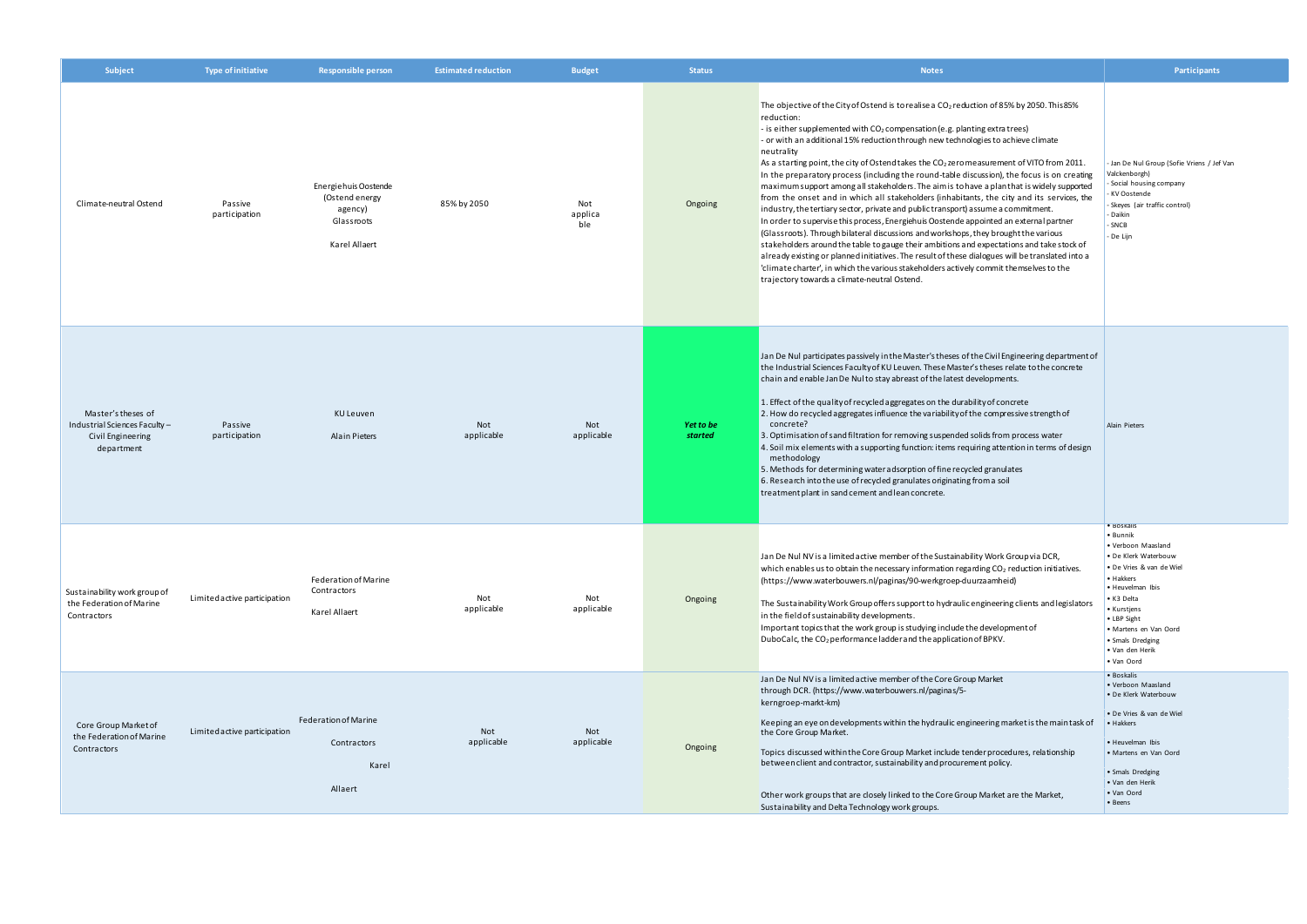| Subject                                                                                                            | <b>Type of initiative</b>      | <b>Responsible person</b>                                                                                                                 | <b>Estimated reduction</b><br><b>Budget</b>                                                                                                                                                             |                              | <b>Status</b>  | <b>Notes</b>                                                                                                                                                                                                                                                                                                                                                                                                                                                                                                                                                                                                                                                                                                                                                                                                                                                                                                                                                                                  | <b>Participants</b>                                                                                                                                                                                                                                          |
|--------------------------------------------------------------------------------------------------------------------|--------------------------------|-------------------------------------------------------------------------------------------------------------------------------------------|---------------------------------------------------------------------------------------------------------------------------------------------------------------------------------------------------------|------------------------------|----------------|-----------------------------------------------------------------------------------------------------------------------------------------------------------------------------------------------------------------------------------------------------------------------------------------------------------------------------------------------------------------------------------------------------------------------------------------------------------------------------------------------------------------------------------------------------------------------------------------------------------------------------------------------------------------------------------------------------------------------------------------------------------------------------------------------------------------------------------------------------------------------------------------------------------------------------------------------------------------------------------------------|--------------------------------------------------------------------------------------------------------------------------------------------------------------------------------------------------------------------------------------------------------------|
| Dutch Coastline Challenge                                                                                          | Limitedactive<br>participation | • Dutch Waterways<br>and Public Works<br>Agency<br>(Rijks waterstaat –<br>RWS)<br>• Van Oord<br>• Boskalis<br>Karel Allaert               | n/a<br>n/a                                                                                                                                                                                              |                              | Ongoing        | Jan De Nul NV actively participates in the Dutch Coastline Challenge, be it to a<br>limited extent (https://debouwcampus.nl/co-creatie-<br>lab/praktijkopgaven/kustlijnzorg).<br>At the construction campus in Delft, we search together with our partners for future-oriented<br>solutions for tomorrow's coastline management. We have the ambition to:<br>• make our overall chain more sustainable and innovative,<br>• invest in developing and sharing the right (new) knowledge,<br>• ensure a 'healthy' business model (socially responsible, sound price/quality ratio).                                                                                                                                                                                                                                                                                                                                                                                                             | • clients,<br>contractors/advisory market parties,<br>· knowledge institutions,<br>• other parties (such as start-ups, other markets,<br>NGOs)                                                                                                               |
| The development, testing &<br>validation and<br>implementation of<br>innovations in regular coastal<br>maintenance | Limitedactive<br>participation | • Dutch Public Works<br>and Water<br>Management Agency<br>[Rijkswaterstaat]<br>• Dutch Coastline Challenge<br>• Boskalis<br>Karel Allaert | n/a<br>n/a                                                                                                                                                                                              |                              | Ongoing        | Jan De Nul NV is a limited active partner in the project with case number 311.44.758: the<br>development, testing & validation and implementation of innovations in regular coastal<br>maintenance.<br>This partnership focuses on the development, testing & validation of an innovative product or<br>work or an innovative service that is not yet available on the market. The ultimate goal is to<br>work towards final tenders for regular coastal maintenance by means of negotiations with<br>one or more candidates.                                                                                                                                                                                                                                                                                                                                                                                                                                                                 | • Sweco<br>• De Vries & van de Wiel<br>• IHC Holland<br>· BureauWaardenburg<br>· Waterproof Marine Consultancy<br>• State University Groningen<br>. Van Oord Nederland<br>· Seatech Energy<br>· Boskalis<br>• Arcadis<br>• Witteveen + Bos<br>• Van Aalsburg |
| Maintenance dredging works<br>$2020 - 2025$                                                                        | Limited active participation   | • Dutch Waterways<br>and Public Works<br>Agency<br>(Rijks waterstaat -<br>RWS)<br>• Port Authority<br>Rotterdam<br>Karel Allaert          | n/a<br>n/a                                                                                                                                                                                              |                              | Ongoing        | Jan De Nul NV actively participates, be it to a limited extent, in the market consultation with<br>case number 311.46.808: maintenance dredging 2020-2025.<br>The market consultation focuses on 3 topics addressing $CO2$ reduction: Allocation<br>criterion 'sustainability' based on Environmental Cost Indicator (ECI)<br>ECI in verification and contract management<br>Innovation in maintenance                                                                                                                                                                                                                                                                                                                                                                                                                                                                                                                                                                                        | · Boskalis<br>· Van Oord<br>· DEME<br>· Dutch Dredging<br>• Vander Kamp BV<br>· Rohde Nielsen                                                                                                                                                                |
| Fuel monitoring by analysing<br>big data                                                                           | Own JDN initiative             | Michel Deruyck                                                                                                                            | approx. 1% on approx. 14,000 tonnes of $CO2$<br>(SC on site 0100 in 2018) (hourly wage + testing by                                                                                                     | 10,000€<br>external parties) | <b>Deleted</b> | Low priority due to unsucces sful outcome.                                                                                                                                                                                                                                                                                                                                                                                                                                                                                                                                                                                                                                                                                                                                                                                                                                                                                                                                                    | Caterpillar<br>Jan De Nul                                                                                                                                                                                                                                    |
| Anti-fouling of dredging<br>vessels                                                                                | Own JDN initiative             | Michel Deruyck                                                                                                                            | approx. 3% on approx. 26,000 tonnes of CO <sub>2</sub><br>(TSHD on site 0100 and 0101 in 2018) (hourly wage + testing by<br>external parties) + €30,000<br>(every year order for analysis of 8 vessels) | 10,000€                      | Ongoing        | The web application is ready but the relevant data require further analysis. Pilot test scheduled<br>for 01/10/18, after that further implementation towards other JDN vessels. The analyses are<br>ongoing, measurement errors must be eliminated first. First results are not promising, will be<br>followed up further. A new type of coating has been applied on the hull of our vessel Cristobal<br>Colon (as a test). We're currently examining the application of this coating on an additional<br>vessel, one working in a region where more fouling on the hull can be expected. On $13/12/19$ , GreenSteam<br>we had an internal meeting about anti-fouling paint (with a/o Francis & Michel being present). Jan De Nul<br>April 2020: The vessels with these coatings are not necessarily included in the monitoring<br>programme of Greensteam. Michel discusses data supply with Delpine and examines together<br>with Greensteam which vessels are sailing with these coatings. | Castrol                                                                                                                                                                                                                                                      |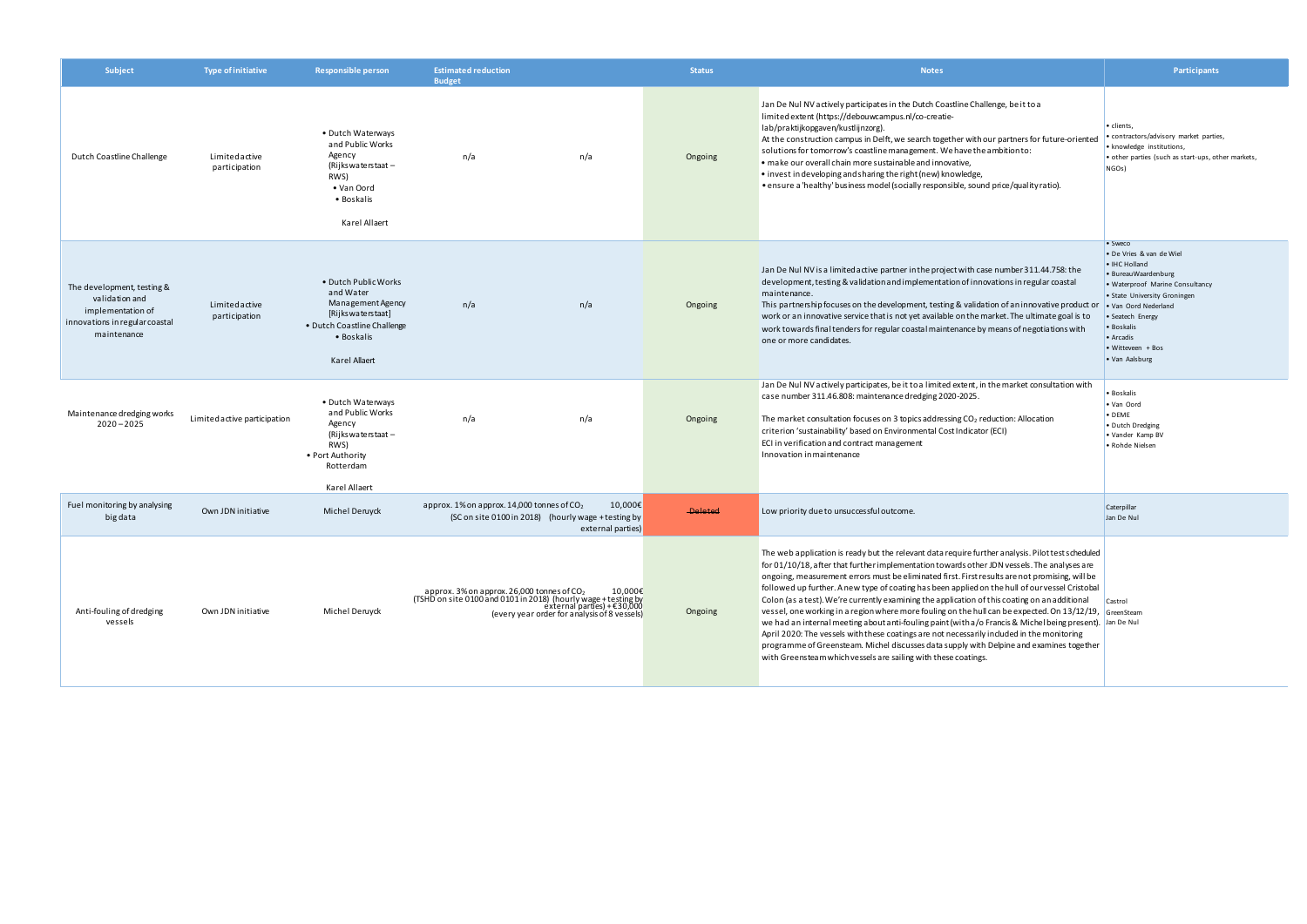CO<sup>2</sup> reduction through use of low-emission engine (with urea addition) in view of Tier 5 comparison

Own JDN initiative

Michel Deruyck/Francis Air quality must still be budgeted in  $CO<sub>2</sub>$ eq (hourly wage + testing by external parties) **Completed**

Verhees/Bart Praet

Construction of new vessels with Benelux as potential work area has been completed in 2019. Deployment of ships that 'pay attention to improving air quality, less nitrogen, particulate matter and sulphur' has been taken into consideration by the client. The results of the emission measurements at the blue chimney of the first three ULEv ships are better than expected.  $\frac{Caterpillar}{log Do}$ Test set-up of ULEv engine + filtration system placed at ABC Gent for further analysis

Jan De Nul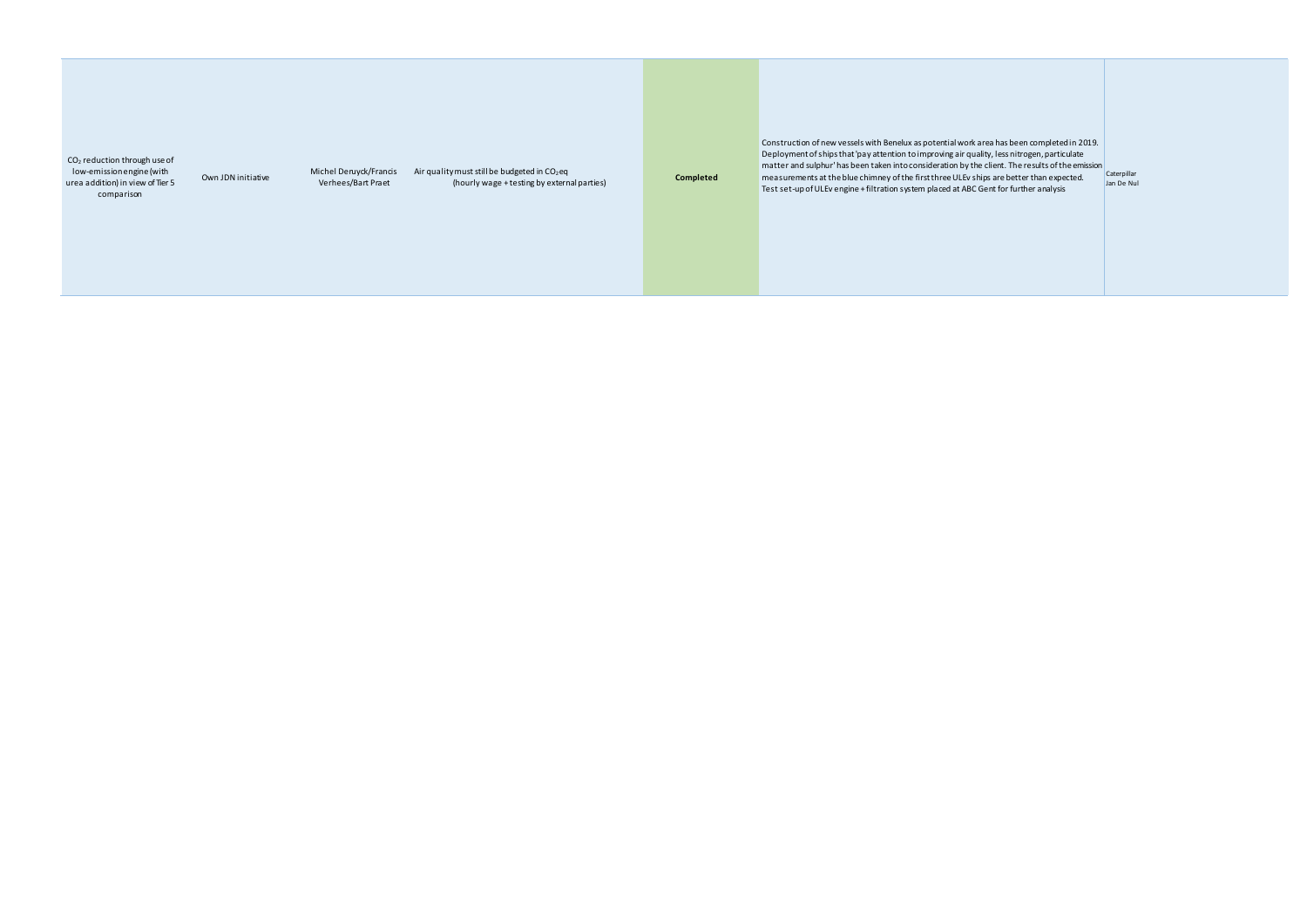| Subject                                                                                                          | Type of initiative                 | Person responsible                                     | <b>Estimated reduction</b>                                                                                                                                                                                                                | <b>Budget</b>                                                                                           | <b>Status</b>                     | <b>Notes</b>                                                                                                                                                                                                                                                                                                                                                                                                                                                                                                                                                                                                                                                                                                                                                                                                                                                                                                                                                                                                                                                                                                                                                                                                                                                                                                                                                                                                                                                                                                                                                                                 | Participants      |
|------------------------------------------------------------------------------------------------------------------|------------------------------------|--------------------------------------------------------|-------------------------------------------------------------------------------------------------------------------------------------------------------------------------------------------------------------------------------------------|---------------------------------------------------------------------------------------------------------|-----------------------------------|----------------------------------------------------------------------------------------------------------------------------------------------------------------------------------------------------------------------------------------------------------------------------------------------------------------------------------------------------------------------------------------------------------------------------------------------------------------------------------------------------------------------------------------------------------------------------------------------------------------------------------------------------------------------------------------------------------------------------------------------------------------------------------------------------------------------------------------------------------------------------------------------------------------------------------------------------------------------------------------------------------------------------------------------------------------------------------------------------------------------------------------------------------------------------------------------------------------------------------------------------------------------------------------------------------------------------------------------------------------------------------------------------------------------------------------------------------------------------------------------------------------------------------------------------------------------------------------------|-------------------|
| LCA dredger                                                                                                      | Own JDN initiative                 | Michel Deruyck                                         | Will be shown by the study $\epsilon$ 6,000 (hourly wage + tests by                                                                                                                                                                       | external parties)                                                                                       | Ongoing                           |                                                                                                                                                                                                                                                                                                                                                                                                                                                                                                                                                                                                                                                                                                                                                                                                                                                                                                                                                                                                                                                                                                                                                                                                                                                                                                                                                                                                                                                                                                                                                                                              |                   |
| Electrification on project in<br>Nieuwpoort                                                                      | Own JDN initiative                 | <b>Evelien Craeynest</b>                               | n/a                                                                                                                                                                                                                                       | €1000 (hourly wage)                                                                                     | <b>Deleted</b>                    | The cost/benefit analysis has shown that this project is not feasible. The urea engine<br>project is an alternative for this. Meanwhile, the conclusion of the cost-benefit analysis<br>has been distributed                                                                                                                                                                                                                                                                                                                                                                                                                                                                                                                                                                                                                                                                                                                                                                                                                                                                                                                                                                                                                                                                                                                                                                                                                                                                                                                                                                                 |                   |
| Alternative for split barges                                                                                     | Own JDN initiative                 | Michel Deruyck                                         | 7.5% on $1,600$ tonnes $CO2$<br>(site 0113 in 2018).                                                                                                                                                                                      | n/a                                                                                                     | Completed                         | This project was initiated by the tender department. A study into possible variants is in<br>progress: revamping (pimping) of current barges in combination with the use of renewable fuel<br>as an alternative for newly built vessels. For the time being, no new vessels are being built, the<br>current split hopper barges are replaced by the Magelano and the Verrazano (these have a<br>capacity of 2000m <sup>3</sup> compared to 1800m <sup>3</sup> of previous ones). This is a decision of the JDN<br>management.                                                                                                                                                                                                                                                                                                                                                                                                                                                                                                                                                                                                                                                                                                                                                                                                                                                                                                                                                                                                                                                                |                   |
| Propellor cap (Schottel)                                                                                         | Own JDN initiative                 | Francis Verhees/Bart Praet/<br>Michel Deruyck          | (SC and site 0113 in 2018) for the propeller caps are not                                                                                                                                                                                 | €27,200 (This only covers the<br>1% on 17,000 tonnes $CO2$ budget for the study. The costs<br>included) | Ongoing                           | This could be applied to the Sebastiano Caboto, a mongst other vessels. The budget for this<br>study is established within the scope of the $CO2PL$ budget (unanimous decision). The order has<br>been placed, the study has been completed. JDN is now negotiating with the company Schottel<br>on the installation on the SC (Q1/Q2 2020, at the time of the first dry dock operations). Were<br>not ordered on time by TD and, as a result, have not been installed during the dry dock<br>operations at the end of 2019. They would have been ordered by now. The propeller caps have<br>been delivered, they will be installed during the following dry dock operations (Christmas<br>period). Will be done systematically for newly built vessels.                                                                                                                                                                                                                                                                                                                                                                                                                                                                                                                                                                                                                                                                                                                                                                                                                                     |                   |
| Fuel monitoring through ePos                                                                                     | Own JDN initiative                 |                                                        | approx. 2.5% on total footprint<br>Michel Deruyck/Karel Allaert JDN Group (in tonnes of CO <sub>2</sub> ) (estimate<br>for JDN worldwide based on<br>footprint 2018)                                                                      | n/a                                                                                                     | Ongoing                           | The actual consumption is compared on a weekly and annual basis with the estimates<br>established during the tender phase. A summary report for all vessels is sent every week to<br>the area managers and directors worldwide. In the daily reports of Dredging Works Benelux,<br>an extra column "fuel estimates" will be added, but not inghis way. From now on, an extract<br>from EPOS will be added to the monthly report (as from February 2020).                                                                                                                                                                                                                                                                                                                                                                                                                                                                                                                                                                                                                                                                                                                                                                                                                                                                                                                                                                                                                                                                                                                                     |                   |
| Innovaties Kustlijn Zorg (IKZ<br>- Innovations in Coastline<br>Maintenance)                                      | Own JDN initiative                 | Bart Praet/Evelien<br>Craeynest/Karel Allaert          | 89% on 5.00kg CO <sub>2</sub> /m <sup>3</sup> x<br>10mm <sup>3</sup> (estimate<br>annual average RWS NL)                                                                                                                                  | n/a                                                                                                     | Ongoing                           |                                                                                                                                                                                                                                                                                                                                                                                                                                                                                                                                                                                                                                                                                                                                                                                                                                                                                                                                                                                                                                                                                                                                                                                                                                                                                                                                                                                                                                                                                                                                                                                              |                   |
| By 2022, at least $15\%$ CO <sub>2</sub><br>reduction in 80% of<br>maintenance dredging<br>contracts in Flanders | Sector-wide<br>reduction programme | <b>Bart Praet/Francis</b><br>Verhees/Evelien Craeynest | 15% on 80% of all<br>dredging works in Flanders the Extra fuel costs fuel are paid by<br>the clients of the respective projects.                                                                                                          | €5,000/year (hourly wage)                                                                               | Ongoing                           | As from Q2/2019 up to and including 2022<br>- May 2019:<br>§ Consultation with administrator-general and head of department of the Coast Department of<br>the Flemish government concerning approach and communication<br>- June 2019:<br>§ Consultation with VMM has been set up in view of estimating the impact on national $CO2$<br>emission figures >> support of aMT<br>§ Consultation with a MT (head of unit Yi-Bin Shan) on the deployment of the first TSHD<br>on 100% sustainable drop-infuel in Zeebrugge and follow-up actions aiming at 80%<br>§ Introduction of regular agenda item on board of directors' meetings of 'Vlaamse<br>Waterbouwers VZW'; the Nieuwpoort project serves as a model for fellow professionals in the<br>sector: 'those who really want to, can do it easily and with immediate effect'.<br>§ Zero Emission Solutions engaged as independent third party for annual evaluation of the<br>Nieuwpoort project (15% reduction)<br>§ Details concerning cooperation agreement agreed upon with Goodfuels: NDA and MOU in<br>final phase<br>- Dialogue with Flemish government, Marine Access department, in 2 <sup>nd</sup> half of September<br>concerning 15% CO <sub>2</sub> reduction commitment for maintenance dredging contracts by 2022. The<br>follow-up meeting took place on 20/01/2020. This resulted on 21/01/2000 in a declaration of<br>commitment from the Flemish Government.<br>First call for tenders as a result of this initiative has been published by the Flemish Government,<br>including a score on sustainability ( $CO2PL$ ) |                   |
| <b>Commuter Traffic Fund</b>                                                                                     | Own JDN initiative                 | Stijn Arys/Isabelle Herteleer                          | after implementation annually 10<br>piones after implementation of<br>on modal ship the engage dased<br>on modal ship the engage and<br>offree maje child score in the space of the pole of the pole of the data bicycle allowances 2018) |                                                                                                         | Ongoing                           | 08/2018 up to completion of project measures (in the application file, the duration has been<br>set at 4 years). Subsidy file submitted in 2018 and approved on 24/04/2019. The project must<br>be started within 6 months as from the date on which the subsidy decision has been signed (24)<br>April 2019). On 30 November 2019 at the latest, the proof of commencement of the works<br>(copy of a first invoice relating to at least one of the approved project measures) must be<br>submitted to pendelfonds @mow.vlaanderen.be with your provincial mobility point in CC.<br>The first investment has been made, namely a double bicycle shed, which was installed in<br>September 2019. The order for 50 electric charging points has been placed, the charging points<br>have already been delivered but are not connected yet.                                                                                                                                                                                                                                                                                                                                                                                                                                                                                                                                                                                                                                                                                                                                                    |                   |
| Webinar The Shift - Science-<br>Based Targets                                                                    | Passive participation              | Michel Deruyck n/a                                     | n/a                                                                                                                                                                                                                                       |                                                                                                         | To be taken into<br>consideration | Notes can be found on our server: \\Jdn-file01\csr\2. Planet\2.2 Emissions\3. CO2 Performance<br>Ladder\Invalshoek D - Participatie\2D1 (Passieve deelname aan initiatieven)\Webinars\                                                                                                                                                                                                                                                                                                                                                                                                                                                                                                                                                                                                                                                                                                                                                                                                                                                                                                                                                                                                                                                                                                                                                                                                                                                                                                                                                                                                       | Belgian companies |